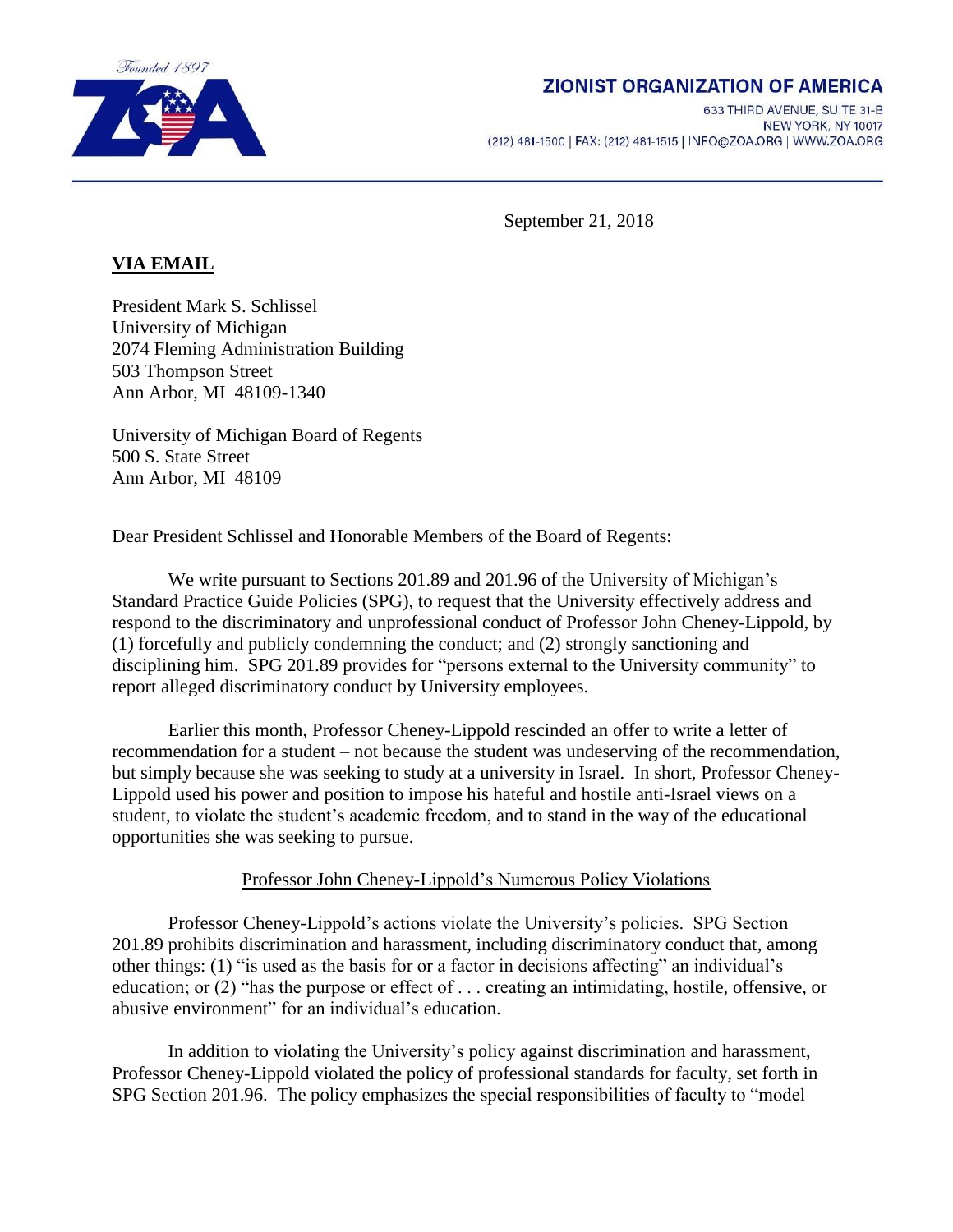informed, rational discourse not only to students, but also to the university community and the general public." Faculty have the "ethical imperative not to bring the university into disrepute and to conduct themselves consistent with [the university's] obligations and responsibilities." These include protecting academic freedom and prohibiting "conduct which hinders other members of the community in the exercise of their . . . academic freedoms." SPG 201.96 makes it clear that "[t]he University is prepared to act to prevent or remedy behaviors that interfere with, or adversely affect, a community member's ability to learn . . . ."

Professor Cheney-Lippold also violated the repeatedly-expressed University policy opposing boycott, divestment and sanction activities against Israel. In 2013, the president and the provost issued a statement that "[t]he University of Michigan strongly opposes the boycott of academic institutions in Israel," and is "committed to global engagement at all levels." They affirmed the University's belief in "the free exchange of ideas" which "is essential to advancing knowledge and strengthening mutual understanding."

President Schlissel reiterated that position yesterday. In 2017, the members of the university's governing Board of Regents likewise expressed that "we strongly oppose any action involving the boycott, divestment or sanction of Israel."

## The University Should Remedy Professor Cheney-Lippold's Wrongs

For all these reasons, Professor Cheney-Lippold must be held accountable for his actions. As Regent Denise Ilitch [so eloquently](https://www.detroitnews.com/story/news/local/michigan/2018/09/20/um-professor-israel-flap-seeks-respect-furor-grows/1371122002/) put it yesterday, "This type of profoundly exclusionary conduct by a University of Michigan professor flies completely against our mission. Let's call this what it really is: anti-Semitic. It impairs and interferes with our students' ability to reach [their] educational aspirations."

And, as Regent Andrea Fischer Newman so concisely [stated,](https://www.detroitnews.com/story/news/local/michigan/2018/09/20/um-professor-israel-flap-seeks-respect-furor-grows/1371122002/) "This is not a First Amendment issue. This is an educational issue . . . It is inappropriate to use a student as a platform for your politics."

Despite the understandable outcry over his discriminatory and unprofessional actions, Professor Cheney-Lippold is unremorseful about using a student to promote his personal agenda, at the expense of the student's academic freedom and educational aspirations. He sanctimoniously defends his decision as an expression of "support of Palestinians living in Palestine."

Yet Professor Cheney-Lippold [acknowledges](https://www.detroitnews.com/story/news/local/michigan/2018/09/20/um-professor-israel-flap-seeks-respect-furor-grows/1371122002/) that he wrote letters of recommendation for two other students who were planning to study in Israel, because writing the recommendations suited his selfish purposes: "I wrote for them because I did not have tenure. I know how people are treated without tenure." In short, Professor Cheney-Lippold's purported concerns about "Palestinians living in Palestine" went out the window when he thought that standing behind those concerns might jeopardize his egotistical professional aspirations and goals.

We respectfully urge you to enforce the University's policies and "act to prevent or remedy behaviors that interfere with, or adversely affect a community member's ability to